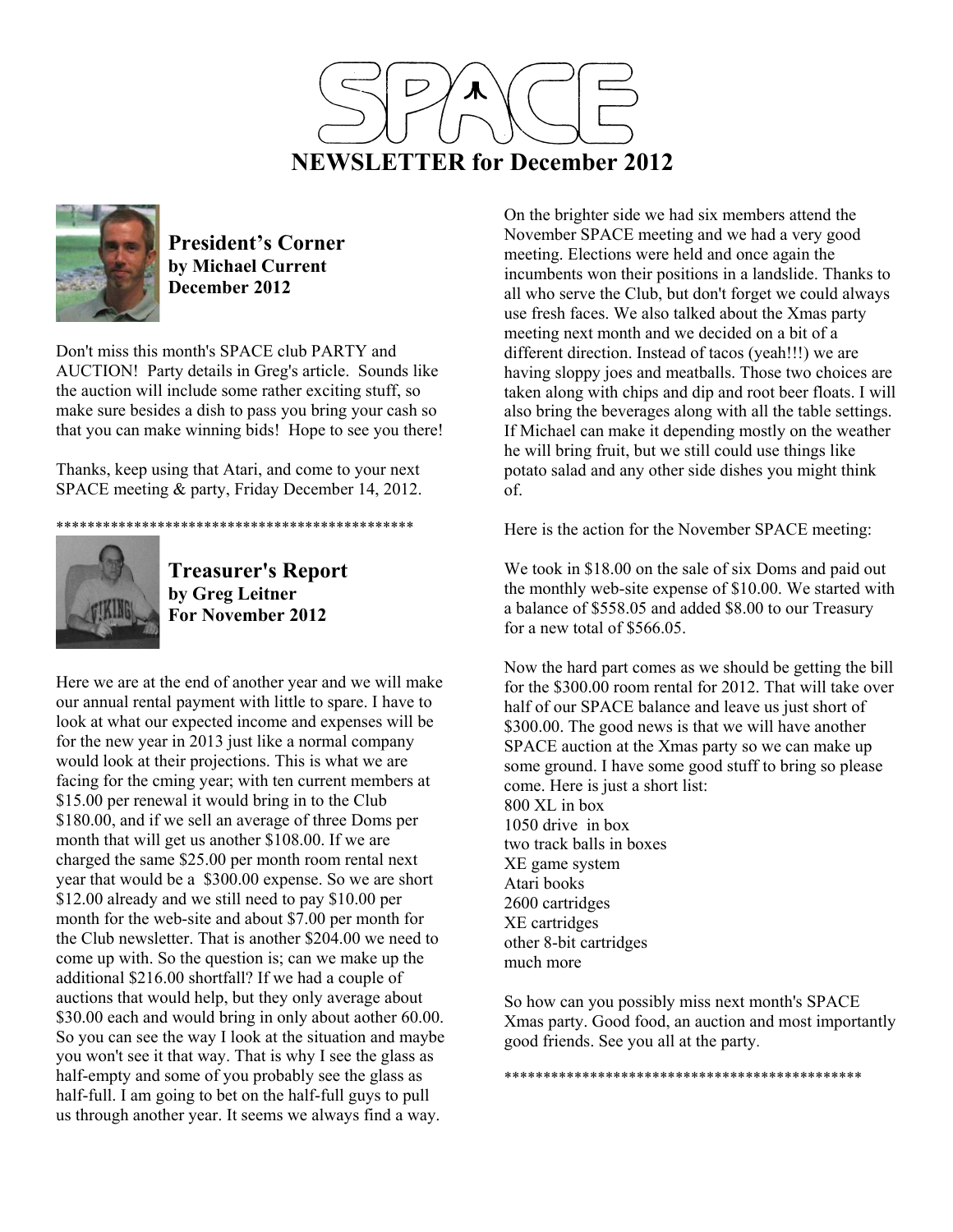# **Secretary's Report By Steve Peck For November 2012**

Again, I apologize for the inability to get the Report in time last month. To try to rectify the situation, I will submit reports for October and November this month. Thank you for your patience. I will be on time next month with the regular Report.

–Steve Peck SPACE Secretary

Secretary's Report:

# **October, 2012**

The October SPACE meeting commenced at 7:34 P.M. To recap September, four DOMs were sold that month and eleven members were paid up. The elections were the big topic last month, which were to be held in November. There was no old business in October. The classic arcade game, "Venture", was released for the Atari 8-bit computer. There was also talk of the games "Sinistar" and "Kangaroo", also for the Atari 8-bit. These games look pretty solid (I should know, because I played them) and have excellent graphics and sound.

The DOM for October was excellent as well. Especially the game "Bum Pong". That was the best looking game on the DOM, IMHO. I did get that DOM disk, but I still have yet to play it (Sorry, Glen :)). But, from looking at it, I like the very different (but outstanding) graphics and gameplay. It looks quite challenging. Quite solid indeed. The meeting adjourned at 8:13 P.M. I believe there were five members present.

That concludes the October report. Now, on to November…

## **November, 2012**

The November meeting commenced at 7:37 P.M. There were three membership renewals in October (myself included). We got a new supply of items for the SPACE Auction for next month. It seems to be a solid collection from a relative of a former SPACE member. Get ready, folks, for this might be an interesting auction.

The election went well with Nolan, Greg, Mike, Glen, and I keeping our respective positions until November 2013. The votes were unanimously in favor of that situation. Also, we present at the November SPACE

meeting decided to have a potluck for the upcoming SPACE Christmas Party. Everyone at the meeting decided what type of food each individual present was going to bring. So, everything looks good on that subject. Solid meeting as usual, as well as a solid DOM. ABBUC keeps releasing great software.

The meeting adjourned at 8:17 P.M. There were six members present. This concludes the Secretary's Report. Thanks for letting me share. Please flock to the SPACE web site, as there are exciting developments going on there all of the time. Plus, our Veep would be happy with that.

So, in closing, I will quote the great Stan Lee's closing salutation, exclaiming…

# EXCELSIOR!

\*\*\*\*\*\*\*\*\*\*\*\*\*\*\*\*\*\*\*\*\*\*\*\*\*\*\*\*\*\*\*\*\*\*\*\*\*\*\*\*\*\*\*\*

From: Michael Current [michael@mcurrent.name] Sent: Sunday, November 18, 2012 9:17 PM Subject: Atari Outlaw™ Rides into Town on iOS Atari Outlaw™ Rides into Town on iOS

Test Your Touchscreen Aim in Free Wild West Gunslinging

LOS ANGELES – Nov. 1, 2012 – Today Atari, one of the world's most recognized publishers and producers of interactive entertainment, has released Atari Outlaw™ for iPhone, iPad and iPod touch. Atari Outlaw, a classic franchise from the Atari library, now rides again as a casual shooter, combining the Western themes of the original hit with colorful hand-drawn graphics, an expanded arsenal of weapons and smooth touchscreen controls. Atari Outlaw is available as a free download on the App Store at http://itunes.apple.com/app/id553864821.

Developed by Flying Wisdom Studios, the Wild West shooter puts players in the boots of a well-armed bounty hunter, out to become the quickest draw in the West. By gunning down banditos, miners, and other yellow-bellied varmints, players will collect in-game silver and gold, which can be used to buy new weapons, upgrade their firearms, and restock on ammunition. Players can gun for the top spot on the leaderboards and prove to their friends just who among them is the toughest gunslinger in the saloon.

"Atari's 40th Anniversary is the perfect time to release a fresh version of Atari Outlaw for mobile devices," said Jim Wilson, CEO of Atari. "Like last month's Super Bunny Breakout™, Atari Outlaw remains true to the skill-based arcade spirit of the original, fully updated to harness modern features and touchscreen capabilities."

Atari Outlaw's features include:

 a.. Disarm your opponents, kill waves of enemies and blow up whatever gets in your way.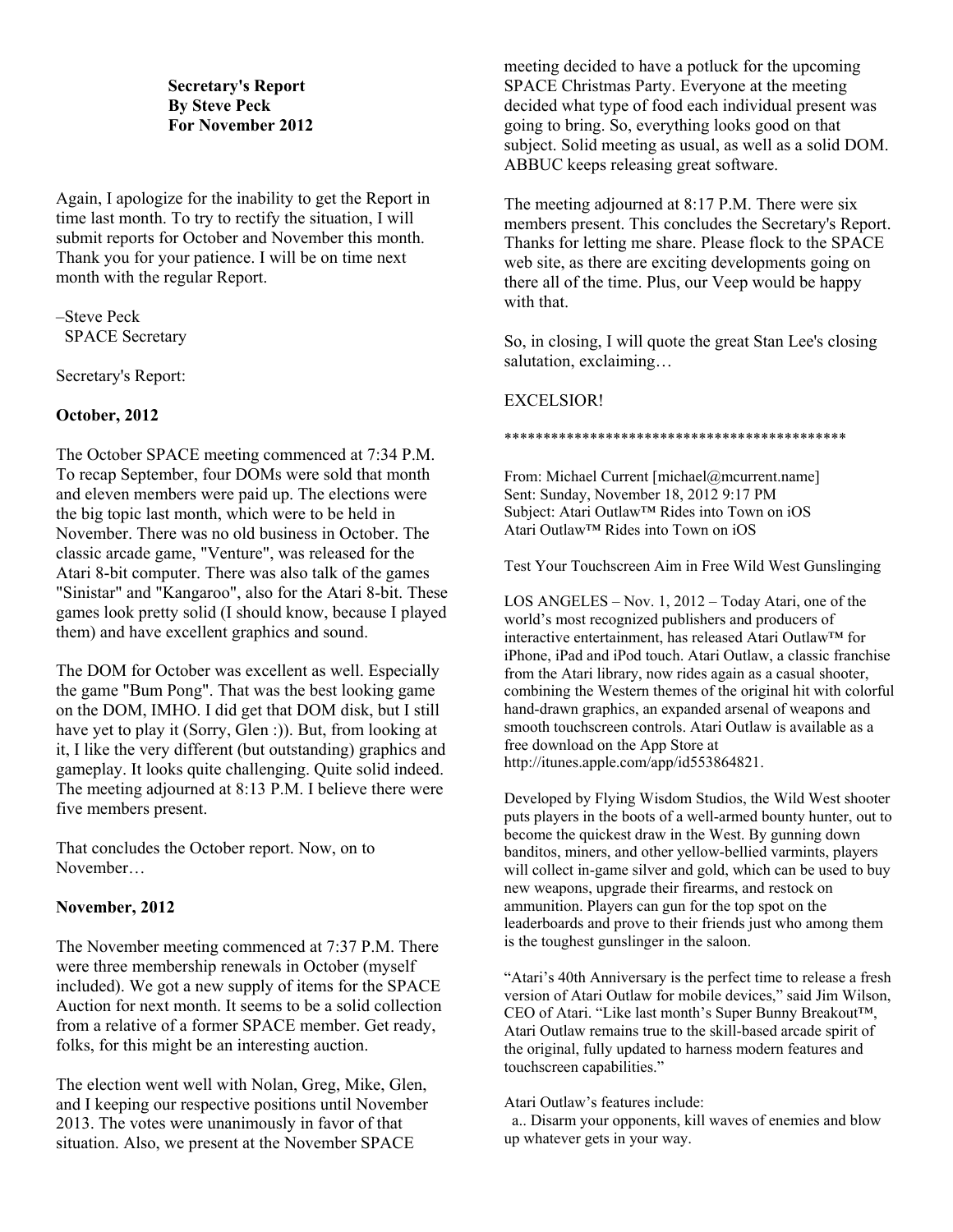b.. Multiple Wild West locations from the High Sierra to Fort Beaver.

 c.. Collect a variety of cool weapons from Buzz Sawyers to Tesla guns that shoot lightning bolts.

 d.. Upgrade your weapons to increase power, accuracy, fire rate and more.

 e.. Game Center integration to show off your skills with achievements and leaderboards.

For more information about Atari Outlaw, visit www.atari.com or visit Facebook atwww.facebook.com/atari.

#### \*\*\*\*\*\*\*\*\*\*\*\*\*\*\*\*\*\*\*\*\*\*\*\*\*\*\*\*\*\*\*\*\*\*\*\*\*\*\*\*\*\*\*\*

From: Michael Current [michael@mcurrent.name] Sent: Sunday, November 18, 2012 10:07 PM Subject: Atari Releases Warlords® on Xbox LIVE® Arcade Atari Releases Warlords® on Xbox LIVE® Arcade

LOS ANGELES – Nov. 14, 2012 - Atari, one of the world's most recognized publishers and producers of interactive entertainment, announced today that Warlords®, a remake of the classic title for the Atari 2600, is now available on Xbox LIVE® Arcade for the Xbox 360® video game and entertainment system from Microsoft for 800 Microsoft Points.

For more information, or to purchase Warlords on Xbox LIVE Arcade for Xbox 360, please visit:

http://www.atari.com/warlords. Through a previous release, Warlords is also available on PlayStation®Network.

A multiplayer, arcade-action game, Warlords pits players against up to three opponents, human or computer-controlled, in a struggle to defend their castle walls and eliminate rivals to be the last warlord standing. Players use a magic shield to block fireballs shot at their walls, aiming to deflect the fiery missiles at their enemies' strongholds. Warlords will need quick reflexes to defend themselves, but that's not all;Warlords also challenges gamers' strategic skills, as they command groups of minions that battle against other troops to attack enemy walls or capture control points and power-ups.

#### KEY FEATURES:

 a.. Fast-paced action: Use quick thinking and reflexes to defend your walls and demolish the castles of your enemies. Outlast them all to become the ultimate warlord!

 b.. Protect the stronghold: Rotate a mighty shield around the perimeter of your stronghold, deflecting fireballs away from your castle walls and at your opponents!

 c.. Command minions: Send your loyal posse of Snoots to capture control points, gather power-ups, attack enemies, and bolster your own defenses.

 d.. Arcade-style multiplayer: Select a faction and engage in co-op siege mode, 2v2, or classic free-for-all battles for up to four human or computer-controlled players.

\*\*\*\*\*\*\*\*\*\*\*\*\*\*\*\*\*\*\*\*\*\*\*\*\*\*\*\*\*\*\*\*\*\*\*\*\*\*\*\*\*\*\*\*

For more information on Warlords, please visit www.atari.com or www.atari.com/warlords

From: Michael Current [michael@mcurrent.name] Sent: Friday, November 23, 2012 3:42 PM Subject: AtariMax MyIDE-II Compact Flash Cartridge AtariMax MyIDE-II Compact Flash Cartridge

Pre-ordering is now open for the new Atarimax MyIDE-II CompactFlash Cartridge. The MyIDE-II Cartridge is a professionally produced Compact Flash interface for Atari XL/XE computers. The first production run is limited to 100 cartridges, which are expected to ship on or before December 15th, 2012.

The MyIDE-II cartridge includes the following:

a.. Compact Flash Hardware Interface

b.. 512kB On-Board User Customizable Flash Memory

c.. 512kB On-Board Application SRAM

- d.. Mr-Atari's MyBIOS Included
- e.. Available in Clear, Red, Blue and Green Cases
- f.. CNC Machined Case Openings
- g.. Professionally Assembled Immersion Gold PCB
- h.. Hardware Support from Atarimax

i.. Real Lifetime Warranty

 Pre-order pricing for the MyIDE-II is \$69.99 + shipping. To learn more about the MyIDE-II and place and order, please visit Atarimax.com.

\*\*\*\*\*\*\*\*\*\*\*\*\*\*\*\*\*\*\*\*\*\*\*\*\*\*\*\*\*\*\*\*\*\*\*\*\*\*\*\*\*\*\*\*

From: Michael Current [michael@mcurrent.name] Sent: Tuesday, November 27, 2012 9:51 PM Subject: "Atari Inc., - Business Is Fun" Now Available "Atari Inc., - Business Is Fun" Now Available November 26, 2012

Atari Inc. - Business is Fun, the book that goes behind the company that was synonymous with the popularization of 'video games,' is now finished and for sale!

 Nearly 8 years in the making, Atari Inc. - Business is Fun is comprised of thousands of researched documents, hundreds of interviews, and access to materials never before available. An amazing 800 pages, including nearly 300 pages of rare, never before seen photos, memos and court documents, this book details Atari's genesis from an idea between an engineer and a visionary in 1969 to a nearly \$2 billion dollar juggernaut, and ending with a \$538 million death spiral by June of 1984. Several key and important fully detailed side stories are included, such as:

 a.. The creation of "Rick Rats Big Cheese Restaurants" which later became "Chuck E. Cheese's"

 b.. The amazing story of Atari's very own "Xerox PARC" research facility up in the foothills of the Sierra Mountains

 c.. The dramatic dealings and double-dealings between Atari Inc. and Amiga Corp. for months prior to Jack Tramiel coming into the picture.

 You can learn more about Atari Inc. - Business is Fun and order a copy here.

http://www.atarimuseum.com/book/

\*\*\*\*\*\*\*\*\*\*\*\*\*\*\*\*\*\*\*\*\*\*\*\*\*\*\*\*\*\*\*\*\*\*\*\*\*\*\*\*\*\*\*\*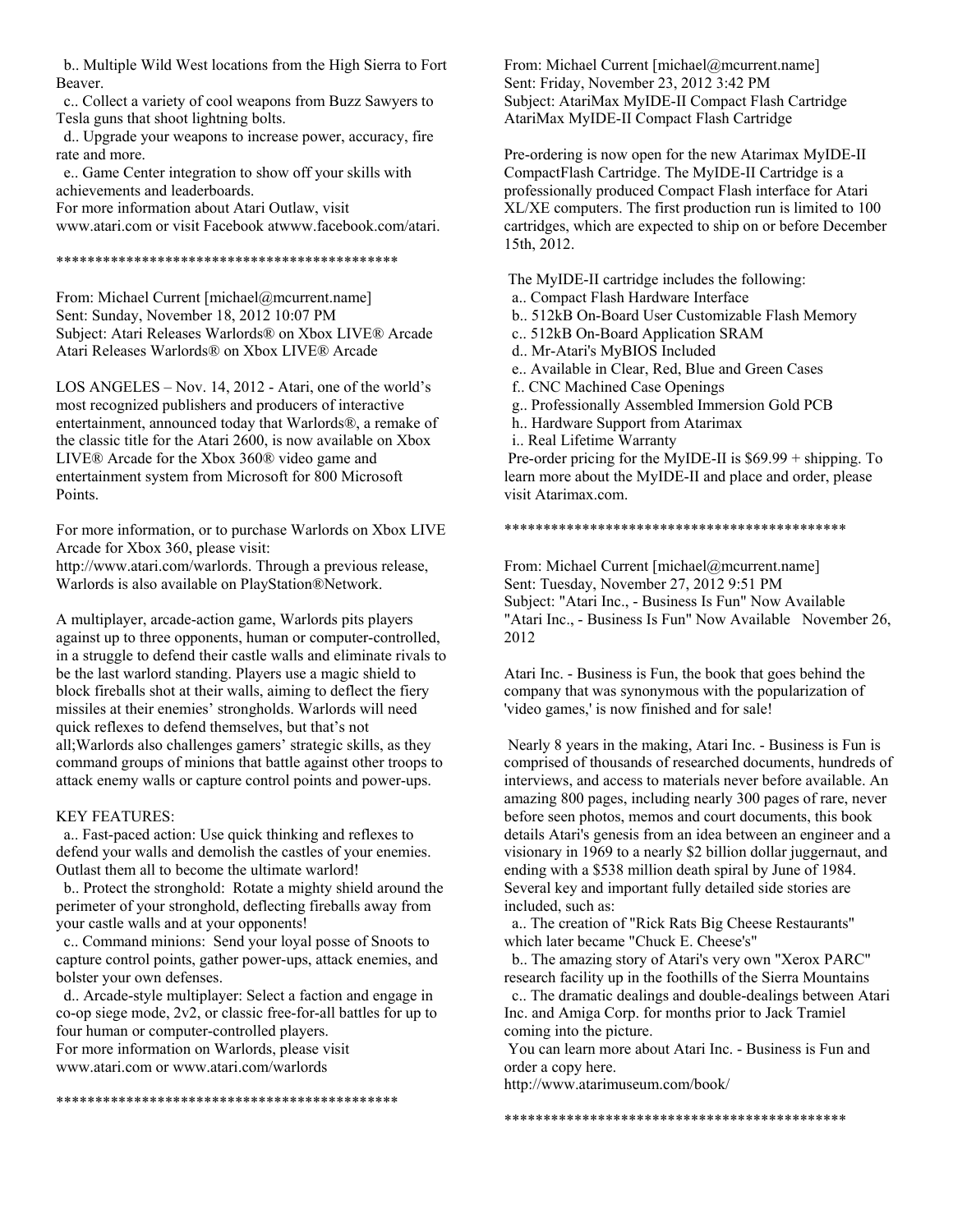From: Michael Current [michael@mcurrent.name] Sent: Friday, November 30, 2012 9:53 PM Subject: AtGames to Launch Atari Flashback® 4 to Celebrate Atari's 40th Anniversary! AtGames to Launch Atari Flashback® 4 to Celebrate Atari's 40th Anniversary!

Atari Flashback 4 features 75 Atari 2600 games, 2 wireless controllers and classic Asteroids poster

LOS ANGELES, Nov. 12, 2012 /PRNewswire-iReach/ -- AtGames Digital Media Ltd. is launching the Atari-licensed 40th Anniversary Special Edition Item – the Atari Flashback® 4 console. This product recreates for gamers the original video gaming experience of the widely appealing Atari 2600 video game console (30 million units sold worldwide) from the 1980's.

In the Flashback 4, timeless Atari titles such as Asteroids®, Missile Command®, Centipede®, as well as other video classics such as Space Invaders and Jungle Hunt plus 70 other games promise to give hours of the purest video gaming entertainment for the whole family.

With styling based on the original Atari 2600, the Flashback 4 is completed with two wireless retro joysticks, also based on the original Atari designs. The retro console allows gamers to go back in time and experience how it all started, and evidences why retro gamers still say that the Atari games are as playable now as it was then.

The Atari Flashback 4 is an easy to use plug and play device that you use with your TV that provides an affordable piece of video gaming nostalgia suitable for the whole family.

The two wireless controllers afford gamers the freedom of playing games remotely.

"Atari is a legendary brand that goes beyond borders and time. We are delighted to be Atari's partner in celebrating Atari's 40th Anniversary", says Dr. Ping-Kang Hsiung, CEO of AtGames Digital Media Ltd.

The Atari Flashback 4 will be available in October 2012 for the price of \$49.99.

## Features:

a.. Design based on original Atari 2600

 b.. Two user friendly wireless retro joysticks with extra menu button

- c.. 75 preloaded games
- d.. Plug and play into your TV

e.. Classic limited edition Atari Asteroids® poster included

## Games List:

\* 3D Tic-Tac-Toe \* Adventure \* Adventure II \* Air·Sea Battle \* Aquaventure\* Asteroids® \* Backgammon \* Basketball \* Battlezone® \* Black Jack \* Bowling \* Breakout® \* Canyon Bomber™ \* Centipede® \* Championship Soccer \* Circus Atari™ \* Combat Two \*

Combat® \* Crystal Castles® \* Demons to Diamonds™ \* Desert Falcon® \* Dodge 'Em \* Double Dunk™ \* Fatal Run \* Flag Capture \* Football \* Frog Pond \* Front Line™ \* Fun with Numbers \* Golf \* Grand Prix \* Gravitar® \* Hangman \* Haunted House® \* Home Run \* Human Cannonball™ \* Jungle Hunt \* Maze Craze \* Miniature Golf \* Missile Command® \* Night Driver™ \* Off The Wall \* Outlaw \* Polaris™ \* Realsports® Baseball \* Realsports® Basketball \* Realsports® Soccer \* Realsports® Volleyball \* Return to Haunted House \* Saboteur® \* Save Mary \* Sky Diver \* Slot Machine \* Slot Racers \* Solaris \* Space Invaders™ \* Space War \* Sprintmaster \* Star Ship \* Steeplechase \* Stellar Track™ \* Street Racer \* Submarine Commander® \* Super Baseball \* Super Breakout® \* Super Football \* Surround \* Tempest® \* Video Checkers \* Video Chess \* Video Olympics \* Video Pinball \* Warlords® \* Wizard \* Yars' Revenge®

## About ATARI, SA

Atari (www.atari.com) is a multi-platform, global interactive entertainment and licensing company. The original innovator of video gaming, founded in 1972, Atari owns and/or manages a portfolio of more than 200 games and franchises, including world renowned brands like Asteroids®, Centipede®, Missile Command®, Pong®, Test Drive®, Backyard Sports®, Deer Hunter®, and Rollercoaster Tycoon®. Atari capitalizes on these powerful properties by delivering compelling games online (i.e. browser, Facebook® and digital download), on smart phones and tablets and other connected devices. The Company also develops and distributes interactive entertainment for video game consoles from Microsoft, Nintendo and Sony. As a licensor, Atari extends its brand and franchises into other media, merchandising and publishing categories.

Atari has offices in Los Angeles, New York, San Francisco, Paris, Lyon and London.

© 2012 Atari Interactive, Inc. All rights reserved.

Atari word mark and logo are trademarks owned by Atari Interactive, Inc.

About AtGames Digital Media, Ltd.

AtGames® Digital Media, Ltd. develops innovative interactive entertainment products for worldwide markets. AtGames® has distribution in North America, Western Europe, Russia, Latin America and Greater China. AtGames® has offices in Los Angeles, Taipei, and Shenzhen.

Information about all AtGames products can be found at www.atgames.us

SOURCE AtGames Digital Media Inc. \*\*\*\*\*\*\*\*\*\*\*\*\*\*\*\*\*\*\*\*\*\*\*\*\*\*\*\*\*\*\*\*\*\*\*\*\*\*\*\*\*\*\*\*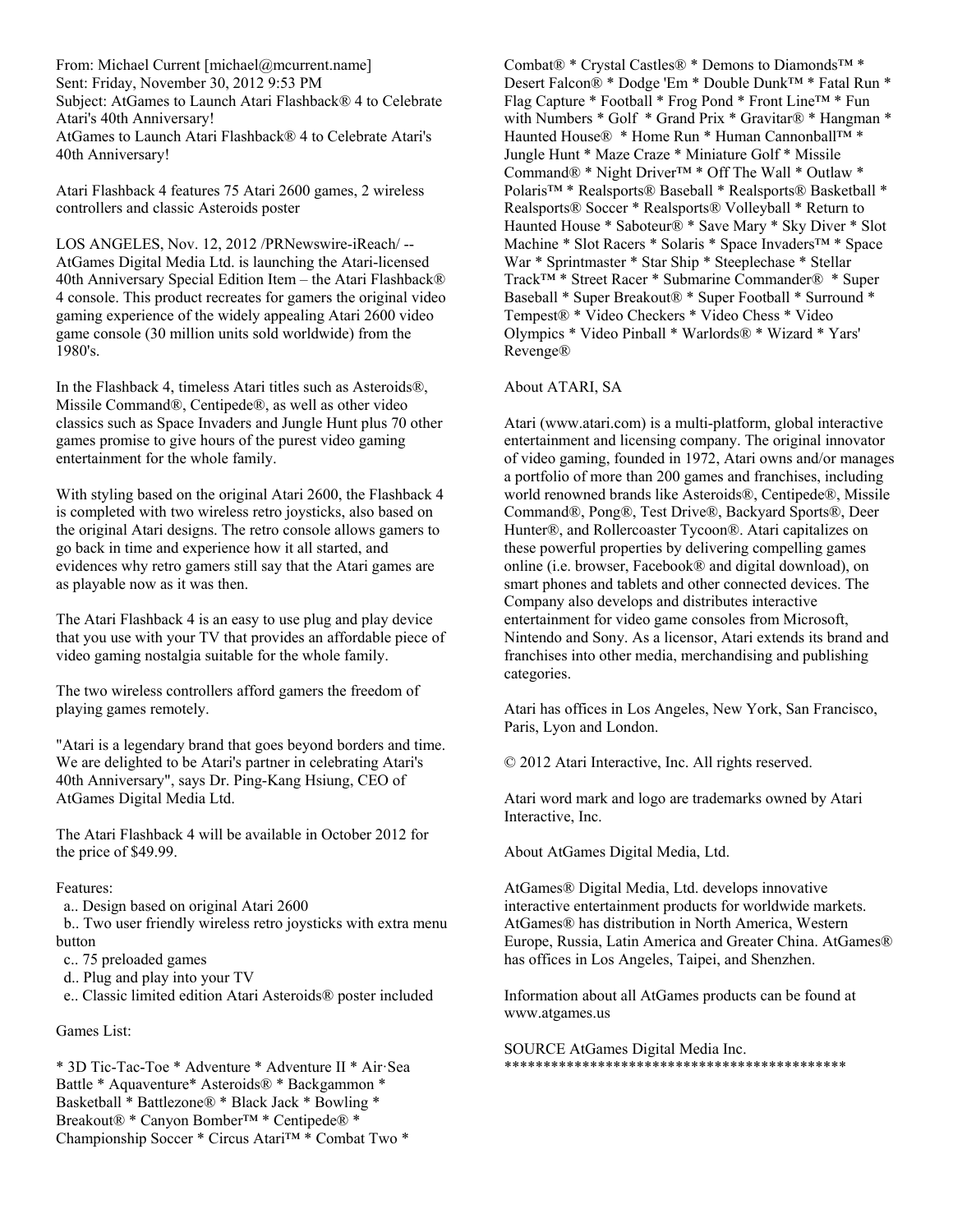From: Michael Current [michael@mcurrent.name] Sent: Friday, November 30, 2012 9:39 PM Subject: Atari Commemorates PONG®'s 40 Years with Launch of Pong World™, Available Now on iOS Atari Commemorates PONG®'s 40 Years with Launch of Pong World™, Available Now on iOS

\*\*\*\*\*\*\*\*\*\*\*\*\*\*\*\*\*\*\*\*\*\*\*\*\*\*\*\*\*\*\*\*\*\*\*\*\*\*\*\*\*\*\*\*

\*\*\*\*\*\*\*\*\*\*\*\*\*\*\*\*\*\*\*\*\*\*\*\*\*\*\*\*\*\*\*\*\*\*\*\*\*\*\*\*\*\*\*\*

\$50,000 Grand Prize Winner of Pong Indie Developer Challenge Launches on Mobile

LOS ANGELES – Nov. 29, 2012 – Today Atari, one of the world's most recognized publishers and producers of interactive entertainment, announced the release of Pong World™ for iPhone, iPad and iPod touch. The \$50,000 grand prize winner of the Pong®Indie Developer Challenge developed by zGames, Pong World is a reimagined take on the pop culture classic and the first-ever official new PONG game for smartphones and tablet devices. In the game, players choose one of many Pong paddles and battle against opponents on various themed boards, experiencing the game in either classic mode or all-new gameplay modes including Blitz and Hotseat. Pong World is available now as a free download on the App Store at http://itunes.apple.com/app/id553946340.

In commemoration of Atari and PONG's 40th anniversary, one of the first video games to garner mainstream cultural appeal, the Pong Indie Developer Challenge, which concluded in summer 2012, called on developers to create their own vision of the legendary game for mobile devices. First place winner zGames was awarded \$50,000 and top honors as the first official PONG title to be launched by Atari on iOS. Details on the remaining finalists will be revealed at a later date.

"We were impressed with the creativity and original vision of indie developers in the PONG contest, and the grand prize winner receives full honors as the marquee release for the title's 40 year anniversary," said Giancarlo Mori, EVP Product Development, Atari. "Pong World is an excellent tribute to one of our company's legacy titles, giving players a fresh new look and the classic gameplay they know and love."

Pong World features include:

 a.. Wield five different paddles to add your personal touch, with more to unlock, like Shaggy, Chompers and Sir Bouncelot

 b.. Pack your paddle around the world in four levels including the Jungle, Boulevard, Cathedral, and the Moon

 c.. Multiple gameplay modes Classic, Blitz and Hotseat offer a whole new experience to classic PONG gameplay

 d.. Slice through progressing difficulty levels as players hone their touchscreen talents

 e.. Unlock in-game achievements and compare high scores with friends on the leaderboards

For more information about Pong World, visit www.atari.com or visit Facebook at www.facebook.com/atari.

\*\*\*\*\*\*\*\*\*\*\*\*\*\*\*\*\*\*\*\*\*\*\*\*\*\*\*\*\*\*\*\*\*\*\*\*\*\*\*\*\*\*\*\*